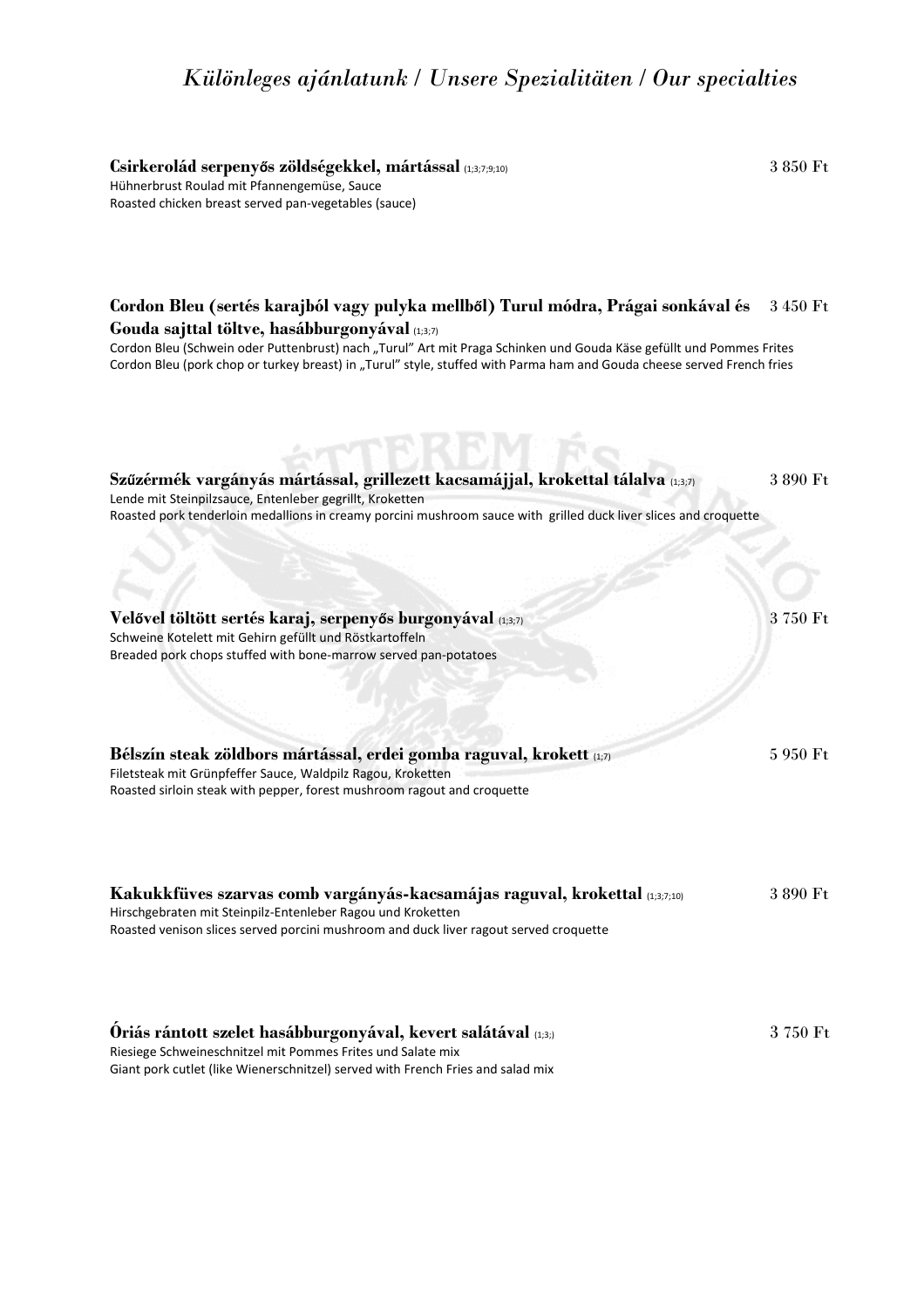# *Előételek / Forspeise / Starter*

| Tatár beefsteak friss zöldségekkel, vajjal, pirítóssal (1;3;7;10)<br>Tatar Beefsteak, frische Gemüse, Butter und Toastbrot<br>Tatar beefsteak served with fresh vegetables, butter and toast                               | 2 950 Ft |
|----------------------------------------------------------------------------------------------------------------------------------------------------------------------------------------------------------------------------|----------|
| Velős pirítós friss zöldségekkel (1;3;7)<br>Gehirn auf geröstete Brotscheibe und Gemüse<br>Toast with bone marrow and fresh vegetables                                                                                     | 1 190 Ft |
| Velőrózsák rántva (3 db) rizzsel, tartármártással (1;3;7;10)<br>Gehirn paniert (3 Stk) mit Reis und Tartar<br>Breaded bone marrow (3 pcs) with rice and "Tartar" sauce                                                     | 1 850 Ft |
| Kacsamáj szeletek roston, rózsaborsos mézes alma szeletek és krokett (1;3;7)<br>Entenleber gegrillt mit Rosenpfeffer - Honig Appfelscheiben und Kroketten<br>Grilled duck liver with apple slices with honey and croquette | 3 550 Ft |
| Rántott Camembert krokettal, áfonya dzsemmel (1,37)<br>Panierte Camembert Käse mit Kroketten und Blaubeermarmelade<br>Breaded Camembert cheese with croquette and blueberry jam                                            | 2 190 Ft |
| Saláták / Salaten / Salads                                                                                                                                                                                                 |          |
| Caesar saláta Turul módra, fűszeres öntettel és pirítóssal kínálva (1,3,7,10)<br>(Jégsaláta, grillezett csirkemell filé, főtt tojás, bacon szalonna)                                                                       | 1790 Ft  |
| Caesar Salat auf "Turul" Art, Sauce und Toastbrot<br>(Eisbergsalat, Hänchenbruststücke, gekochte Ei, Bacon)                                                                                                                |          |
| Caesar salad in "Turul" style, served with spicy sauce and toast<br>(Iceberg lettuce, grilled chicken breast fillet, boiled egg, bacon)                                                                                    |          |
| Görög saláta bazsalikom pestóban, fokhagymás pizzakenyérrel (1,3,7)<br>(kígyóuborka, paradicsom, zöldpaprika, lilahagyma, olívabogyó, olívaolaj, Feta sajt)                                                                | 1790 Ft  |
| Griechische Salat mit Fetakäse in Basilikumpesto gereift<br>(Gurke, Tomate, grüner Pfeffer, lila Zwiebel, Oliven und Pizzabrot)                                                                                            |          |
| Greek salad served with basil pesto and garlic pizza-bread<br>(cucumber, tomato, green paprika, purple onion, olives, olive oil Feta cheese)                                                                               |          |
| Levesek / Suppe / Soups                                                                                                                                                                                                    |          |
| Falusi tyúkhúsleves gazdagon, cérnametélttel (1,3,9)<br>Hühnerfleischsuppe dörflicher Art mit Fadennudeln<br>Hen soup in country style                                                                                     | 1.150 Ft |
| Gulyásleves csipetkével (1;3;7;9)<br>Bohnengulashsuppe mit hausgemachte Riebele<br>Goulash soup with a homemade pinch of pasta                                                                                             | 1 650 Ft |
| Olaszos paradicsomleves, Mozzarella golyóval (1,7;9)<br>Tomatensuppe Italienisch mit Mozzarella Kugeln<br>Tomato soup in Italien style with Mozzarella cheese                                                              | 1 350 Ft |
| Barack krémleves, vanília fagylalttal (7)<br>Kalte Pfirsichsuppe mit Vanille Eis<br>Cold peach soup served vanilla ice                                                                                                     | 1 350 Ft |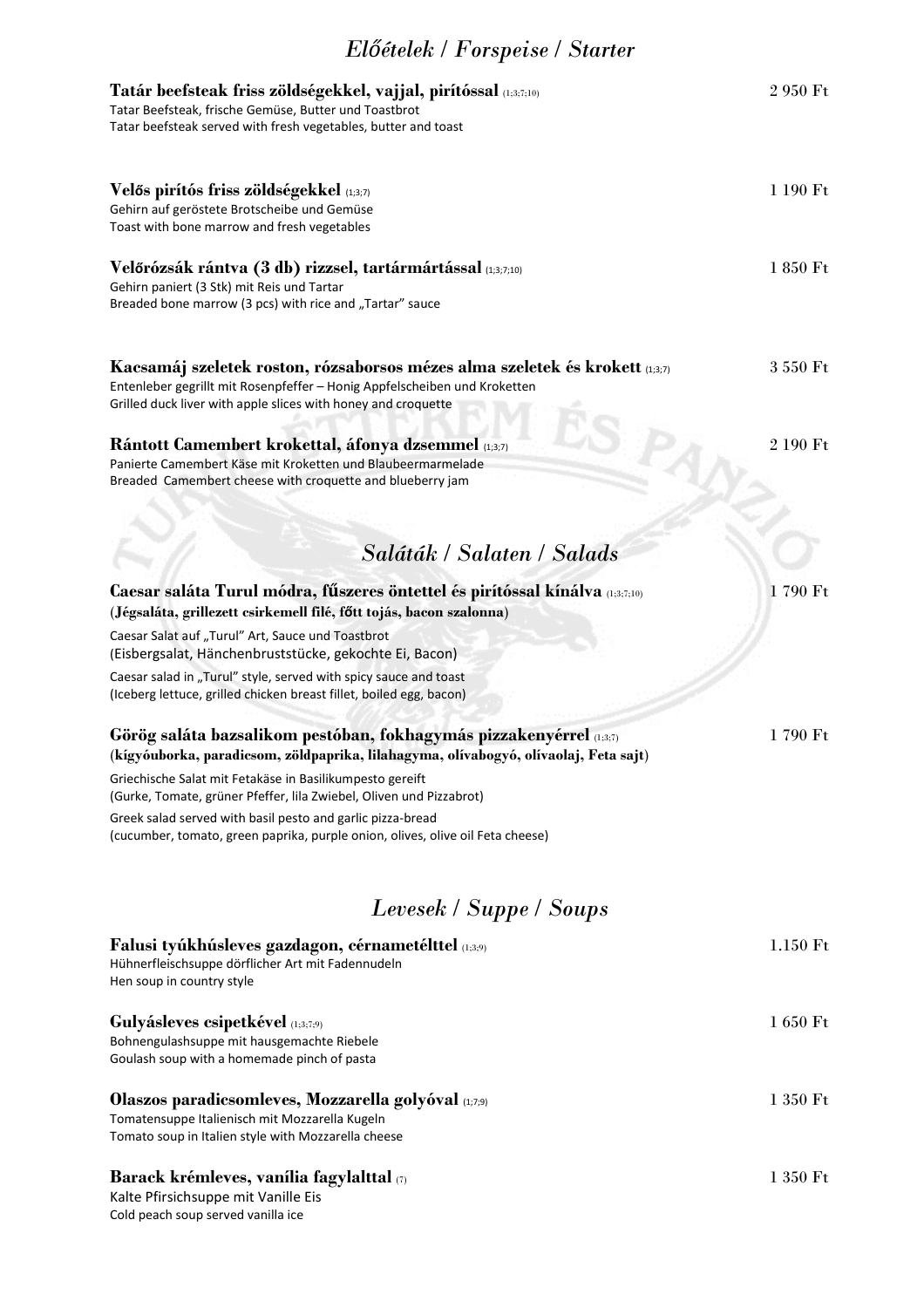### *Gyermek ételek/ Kindergerichte / Food for kids*

| Bolognai spagetti reszelt sajttal (1,3,7,9)                         | 1 750 Ft |
|---------------------------------------------------------------------|----------|
| Spagetti Bolognaise                                                 |          |
| Spaghetti Bolognese                                                 |          |
| Csibefutam (rántott csirkemell, hasábburgonya, ketchup) (1,3,7,9)   | 1 950 Ft |
| Henchensnitzel, Pommes Frites, Ketchup                              |          |
| Breaded chicken breast fillet with French fries and ketchup         |          |
| Rántott Trappista sajt hasábburgonyával, tartármártással (1;3;7;10) | 2 100 Ft |
| Panierte Käse mit Pommes frites und Tartaren Sauce                  |          |
| Breaded Trappista cheese with French fries and "Tartar" sauce       |          |

# *Hagyományos főételek Traditionelle Hauptgerichte / Traditional main dishes*

| Konfitált kacsacomb, párolt lilakáposzta, pirított héjas burgonya gerezdekkel (7;9)                                                     | 3 590 Ft |
|-----------------------------------------------------------------------------------------------------------------------------------------|----------|
| Entenkeule langsam gebraten mit Rotkraut, Kartoffeln und Jus<br>Slowly roasted duck leg served with steamed purple cabbage and potatoes |          |
|                                                                                                                                         |          |
| Rántott csülök steakburgonyával, fokhagymás tejfölszósszal (1;3;7;)                                                                     | 3750 Ft  |
| Panierte Schweinshaxe Steakkartoffeln und Sahne Sauce mit Knoblauch                                                                     |          |
| Breaded pork trotters with steak potatoes and sour cream with garlic                                                                    |          |
| Klasszikus cigánypecsenye hasábburgonyával (1)                                                                                          | 2 990 Ft |
| Zigeunerbraten mit Knoblauch und Speck mit Pommes Frites                                                                                |          |
| "Gipsy steak" in Classic style (roasted pork cutlet with garlic) served with French fries                                               |          |
| Hagymás rostélyos steakburgonyával, jus-vel (1;10)                                                                                      | 3 950 Ft |
| Rumpsteak mit Röstzwiebeln, Steakkartoffeln, Jus                                                                                        |          |
| Roasted rump steak with fried onion and steak potato, jus                                                                               |          |
| Marha pörkölt galuskával (1;3;10)                                                                                                       | 3 250 Ft |
| Gulasch aus Rindfleisch mit Nockerln                                                                                                    |          |
| Beef stew with noodles                                                                                                                  |          |
| Harcsasteak paprikás mártásban túrós csuszával, szalonna pörccel, tejföllel @5347)                                                      | 3 450 Ft |
| Wellsfilet in Paprikasauce mit Topfelnleckerln, Speckwürfeln gebacken, Sauere Sahne                                                     |          |
| Baked catfish steak fillet in paprika sauce served with cottage cheese pasta with crispy bacon and sour cream                           |          |
| Bőrös fogas filé zöldséges bulgur rizottóval (1,3;4)                                                                                    | 3 580 Ft |
| Zanderfillet mit Gemüse-Bulgur-Risotto                                                                                                  |          |
| Fried crispy perch fillet with vegetables-bulgur-risotto                                                                                |          |
| Egész pisztráng aranybarnára sütve, fűszeres burgonyával, friss salátával (1;4;9)                                                       | 3 980 Ft |
| (Elkészítési idő: min. 30 perc)                                                                                                         |          |
| Knusprige Forelle mit Würzige Kartoffeln und Frische Salaten (Zubereitungszeit mindestens 30 Minuten)                                   |          |
| Fried crispy trout (fishbone!) served with spicy potato and fresh salad (making time at least 30 minutes)                               |          |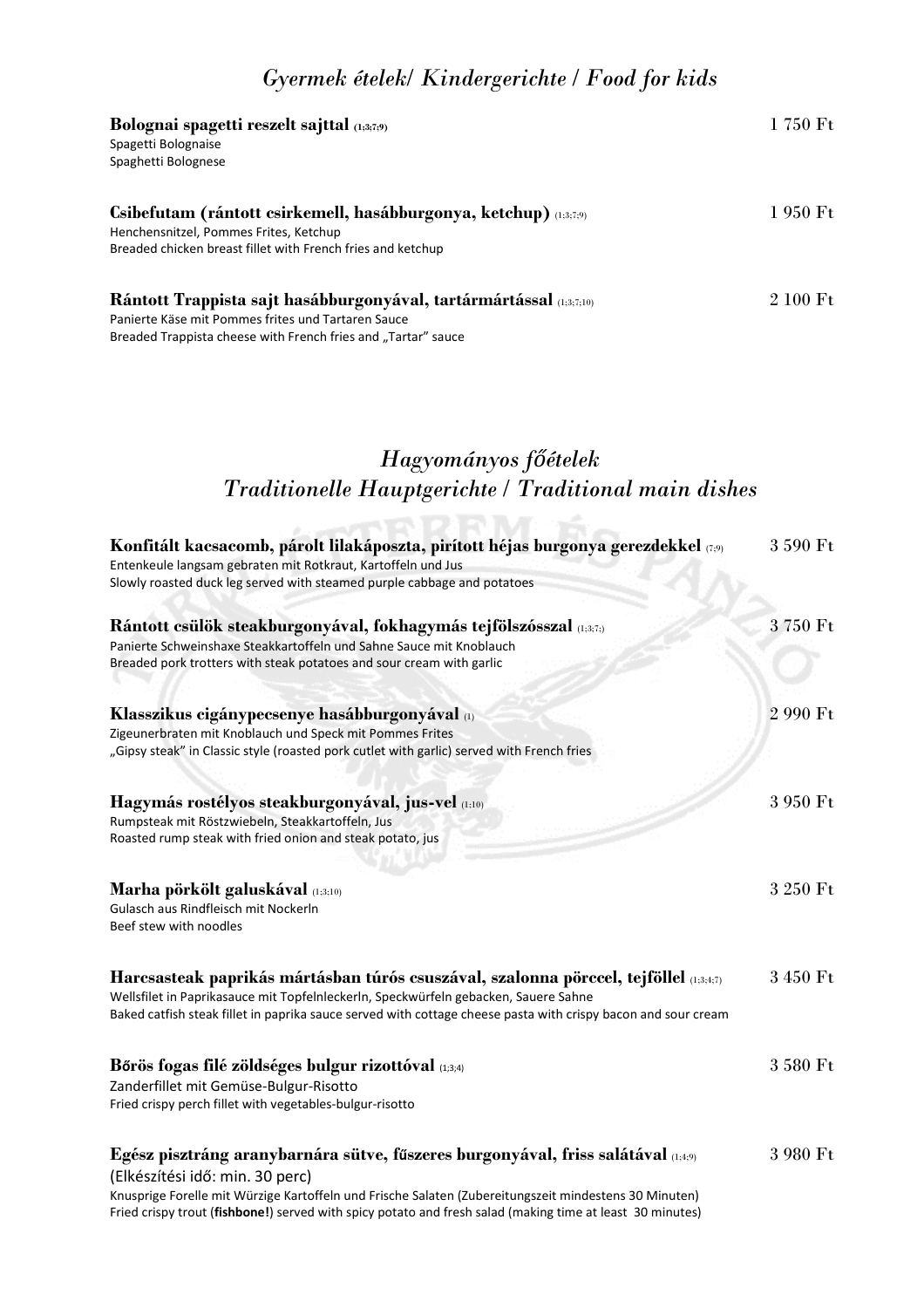### *Sültes tálak / Platte für zwei / Plate for two*

### *Turul tál 2 személyre* **(Natúr csirkemell, sült tarja, töltött karaj, rántott sajt,** 8 200 Ft **párolt rizs, hasábburgonya, zöldség köret)** (1;3;7)

"Turul" Platte für zwei (Hühnerbrustfillet, Schweinenacken, gefüllte Kotelett, Panierte Käse, Reis, Pommes Frites, Gemüse)

"Turul" plate for two (Roasted chicken breast fillet, roasted pork chop, stuffed pork chop, breaded cheese, served rice, French fries and vegetables)

### *Grill tál 2 személyre* **(2 db kacsacomb, sörös csülök, grillezett sertésérmék,** 8 800 Ft **fogas filé pankó morzsában, steakburgonya, hasábburgonya, párolt rizs, friss saláta)** (1;3;7)

Grill Platte für zwei (Entenkeule 2.stck Schweinshaxe in Bier gereift, Schweine Medallions, Zanderfillet Paniert, Steakkartoffeln, Pommes Frites, Reis und frische Salat) Grilled plate for two (Grilled duck legs (2 pieces); pork trotters fried in beer, grilled pork medallions,

breaded pike-perch fillet served steak potatoe, French fries, rice and fresh salad)

### *Szárnyas tál 2 személyre* **(rántott csirkemell, pulyka Cordon Bleu, 2db kacsacomb,** 8 800 Ft **zöldfűszeres csirkemell filé, steakburgonya, hasábburgonya, párolt rizs)** (1;3;7)

Geflügelplatte für zwei (Hänchenbrust paniert, Cordon Bleu Puten, Entenkeule, Hänchenbrust Fillet in Grüngewürze, Steakkartoffeln, Pommes, Reis

Poultry plate for two (Breaded chicken breast fillet, Cordon Bleu (turkey), duck legs (2 pieces), grilled chicken breast fillet, served steak potatoes, French fries and rice)

#### *Sertés tál 2 személyre* **(Turul batyu, rántott sertés szelet, grillezett csülök,** 8 800 Ft **grillezett sertés szűzérmék, steakburgonya, krokett, párolt rizs** (1;3;7)

Schweineplatte für zwei (Turul Bündel, Schnitzel, Grillshaxen, Lende gegrillt, Steakkartoffeln,Kroketten, Reis Pork plate for two ("Turul bundle", breaded pork cutlet, grilled pork trotters, grilled pork tenderloin medallions, served steak potatoes, croquette and rice)

### *Big-Big sültes tál 4 személyre* **(Grillezett csülök, grillezett sertés szűzérmék,** (1;3;4;7)11 800 Ft **rántott csirkemell, rántott fogasfilé, lyoni hagyma, hasábburgonya, párolt rizs, steakburgonya, friss saláta)**

Big-Big Platte für vier (Schweinshaxe gegrillt, Hühnerbrust Paniert, Schweinsfillet gegrillt mit Lyoner Zwiebeln, Zanderfillet Paniert, Pommes Frites, Reis und frische Salat)

Big-Big plate for four (Grilled pork trotters, grilled pork tenderloin medallions, breaded chicken breast fillet, breaded pike-perch fillet served with Lyon onion, French fries, rice, steak potatoes and fresh salad)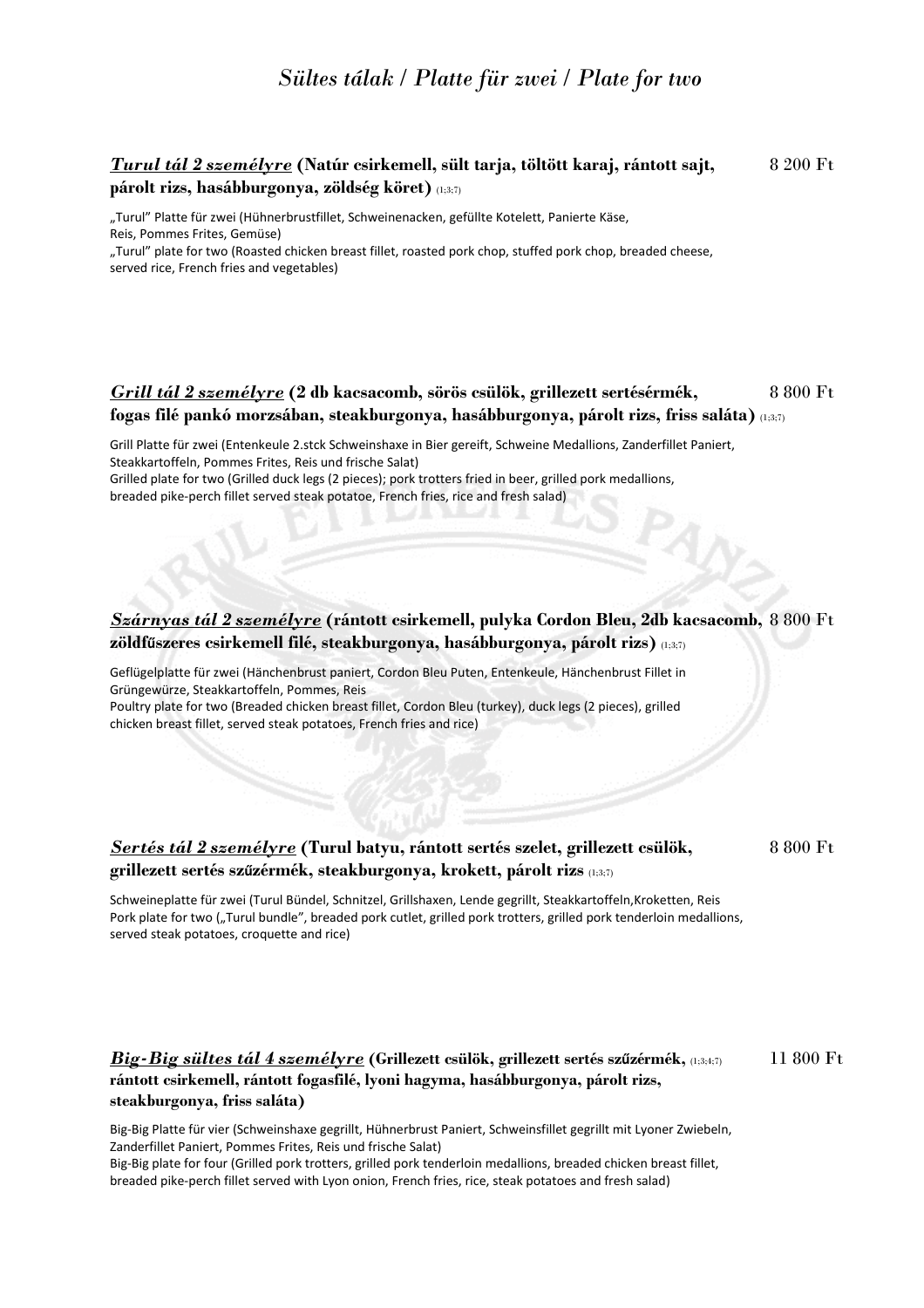### *Desszertek / Dessert / Desserts*

#### **Joghurt torta szelet** (1;3;7;8) **1 100 Ft**

Stück Joghurtkuchen Yoghurt cake (one slice)

### **Somlói galuska** (1;3;7;8)1 100 Ft

Somlauer Nockerln Sponge Cake in "Somló" style

### **Fagylalt kehely vagy Gyümölcs kehely** (3;7)1 250 Ft

Eis Becher oder Obst Becher Ice cream in cup or fruits in cup

| Savanyúságok/ Eingelegtes Gemüse / Pickles                                                        |        |
|---------------------------------------------------------------------------------------------------|--------|
| Paradicsomsaláta<br>Tomatensalat<br>Tomato salad                                                  | 550 Ft |
| Tejfölös uborkasaláta (7)<br><b>Gurkensalat in Rahmdressing</b><br>Cucumber salad with sour cream | 550 Ft |
| Káposztasaláta<br>Weißkrautsalat<br>Cabbage salad                                                 | 550 Ft |
| Vegyes házi saláta (7)<br>Gemischte salad<br>Mixed salad                                          | 550 Ft |
| Csemegeuborka (10;12)<br>Delikatessgurken<br>Pickle cucumber                                      | 550 Ft |
| Almapaprika<br>Eingelegte Apfelpaprika<br>Pickle apple paprika                                    | 550 Ft |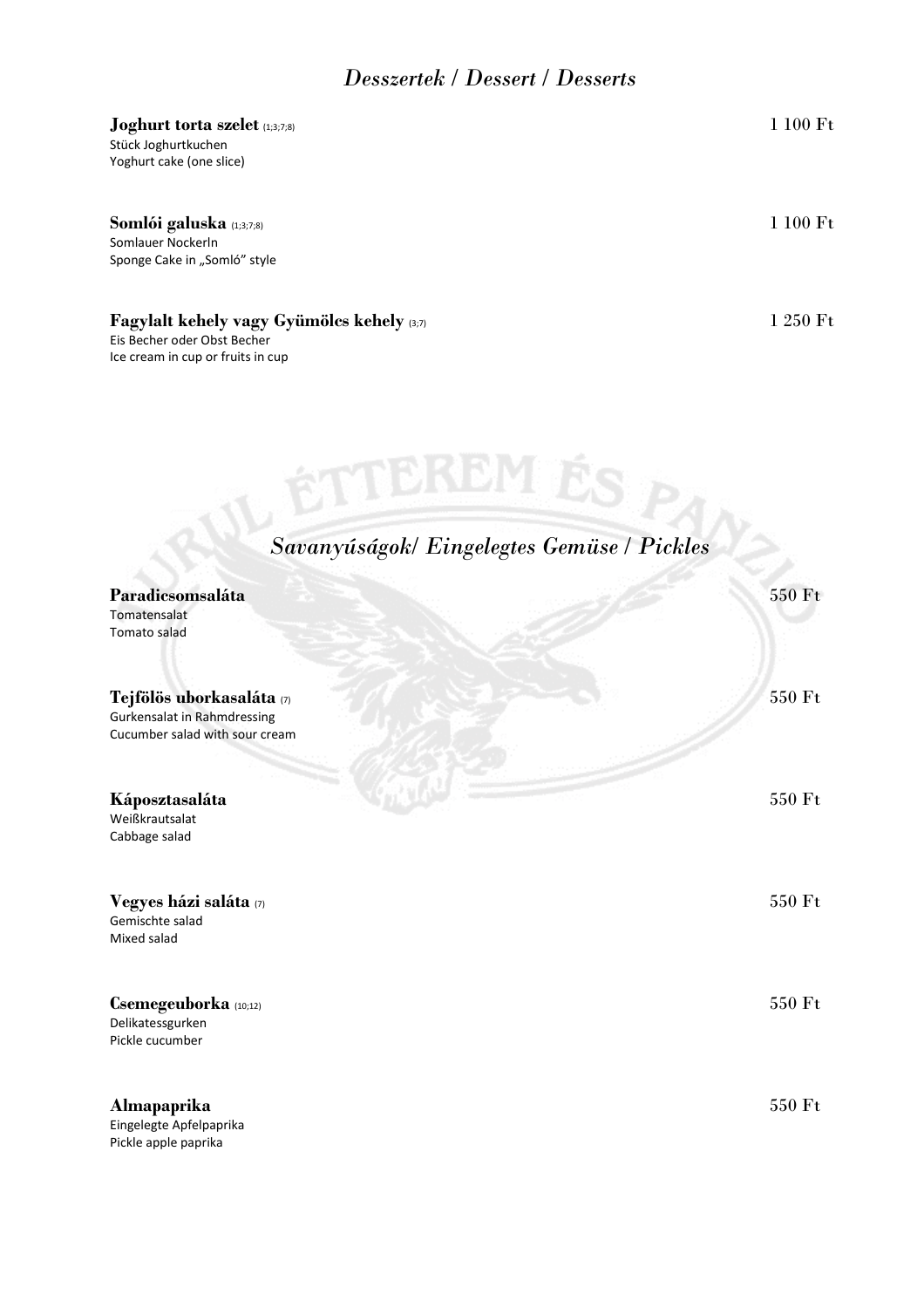# *Édes palacsinták / Süsse Palatschinken*

| Bécsi töltött palacsinta (1;3;5;7;8)<br>(barackos, almás, túrós töltelékkel, vanília sodóval csőben sütve)<br>Wiener Palatschinken (Pfirsich, Apfel, Quark füllung) Vanille Sauce                                      | 1 250 Ft          |
|------------------------------------------------------------------------------------------------------------------------------------------------------------------------------------------------------------------------|-------------------|
| Túró Rudi palacsinta áfonyás erdeigyümölcs-raguval (kakaós tészta, Nutella, túró) (1,3,5,7,8)<br>"Túró Rudi" Palatschinken mit Waldbeeren Ragou (Nutella, Quark füllung)                                               | 1 250 Ft          |
| Oreo palacsinta áfonyás erdeigyümölcs-raguval (1,3,5,7,8)<br>(Oreo keksz darabok, Nutella, túró, vaníliaszósz)<br>"Oreo" Palatschinken mit Waldbeeren Ragou (Oreo Keksstückchen, Nutella, Quark füllung) Vanille Sauce | 1 250 Ft          |
| Nutellás-banános palacsinta áfonyás erdeigyümölcs-raguval (Nutella, banán) (1,3,5,7,8)<br>Nutella und Banane gefüllt und Waldbeeren Ragou                                                                              | 1 250 Ft          |
| Fekete erdő palacsinta áfonyás erdeigyümölcs-raguval (1,3,7,12)<br>(Nutella, túró, meggy, csokoládé öntet)<br>"Schwarzwald" Palatschinken mit Waldbeeren Ragou mit Nutella, Quark, Sauerkirsch und Schoko Dressing     | 1 250 Ft          |
| Rumos diós palacsinta áfonyás erdeigyümölcs-raguval (1,3,7,8)<br>(rumos-diós töltelékkel, csokoládé öntet)<br>Walnuss füllung mit Waldbeeren Ragou mit Rum und Schoko Dressing                                         | 1 250 Ft          |
| Turul palacsinta (Nutella, darált keksz, málna, karamell szósz) (1;3;7)<br>"Turul" Palatschinken (Nutella, gemahlene Keks, Himbeeren, Karamell Dressing)                                                               | 1 250 Ft          |
| Sós palacsinták / Salzige Palatshinken                                                                                                                                                                                 |                   |
| Húsimádó palacsinta (sonka, csirkemell, csülök, tejszínes-sajtos mártás) (1,3,7)<br>Palatschinken mit Schinken Hühnerbrustfillet, Haxe und Sahnige-Käse Sauce                                                          | 1 450 Ft          |
| Hortobágyi húsos palacsinta (paprikás mártással) (1,37)<br>"Hortobágyer" Palatschinken mit Fleisch Ragou gefüllt, Sahne-Paprika Sauce                                                                                  | $1\;450\;\rm{Ft}$ |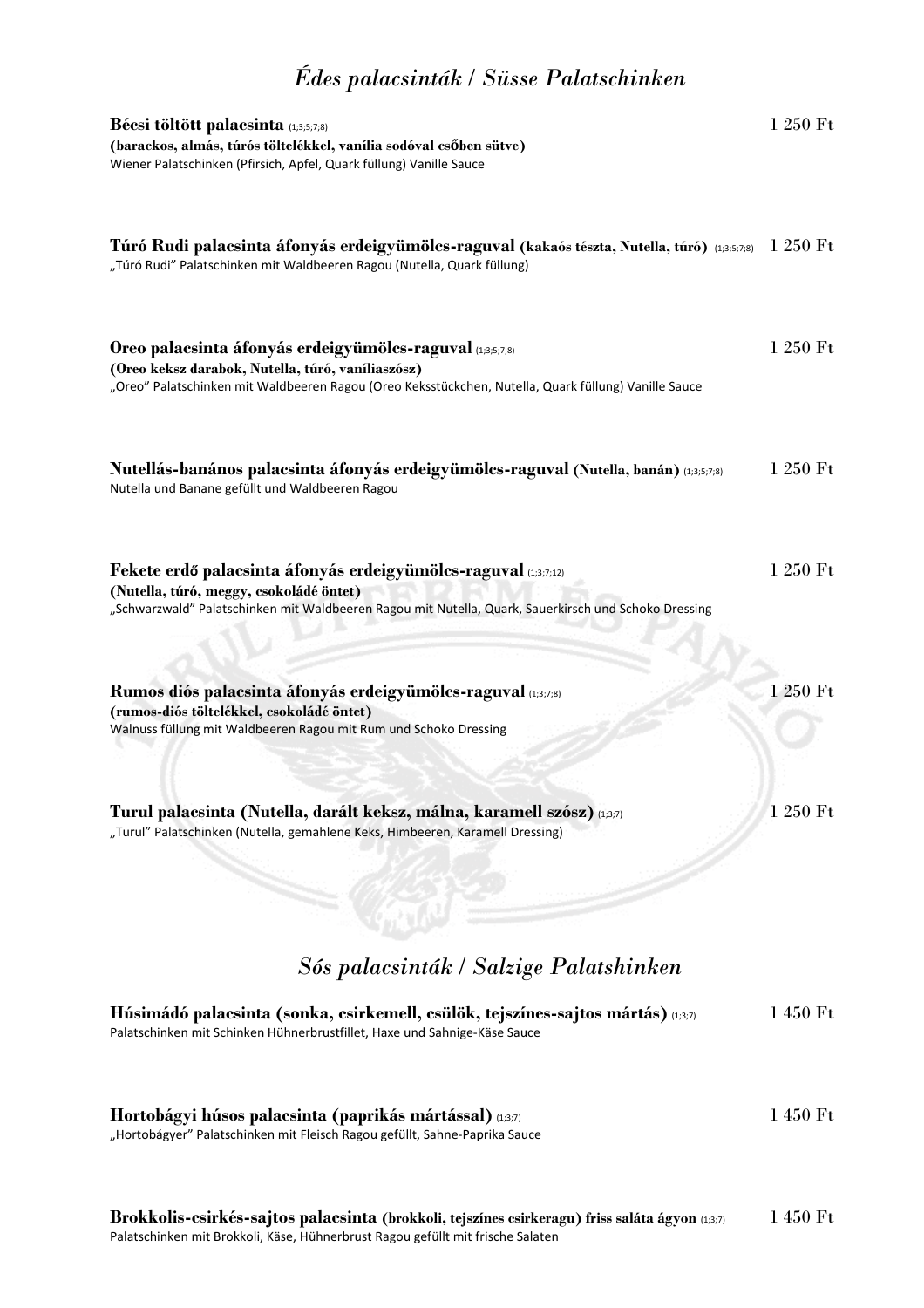### *Pizzák / Pizzen*

|                                                                                                                                                                                                                                                 | $32 \text{ cm}$ | $50 \text{ cm}$ |
|-------------------------------------------------------------------------------------------------------------------------------------------------------------------------------------------------------------------------------------------------|-----------------|-----------------|
| <b>ÚII</b> Sonkás pizza (paradicsomszósz, sonka, sajt) (1;7)<br>Schinken Pizza (Schinken, Käse)                                                                                                                                                 | 1 520 Ft        | 4 350 Ft        |
| <b>ÚII</b> Hawaii pizza (paradicsomszósz, sonka, ananász) (1;7)<br>Hawaii Pizza (Schinken, Ananas, Käse)                                                                                                                                        | 1 520 Ft        | 4 350 Ft        |
| <b>ÚI!</b> Vegetáriánus pizza<br>(paradicsomszósz, gomba, lilahagyma, kaliforniai paprika, brokkoli, kukorica, sajt) (1;7)<br>Vegetarier Pizza (Pilz, Lila Zwiebeln, Paprika, Brokkoli, Mais, Käse)                                             | 1720 Ft         | 4 950 Ft        |
| <b>ÚJ!</b> Piedone pizza<br>(paradicsomszósz, kolbász, bacon, bab, 2 tükörtojás, lilahagyma, pepperoni, sajt) (1;3;7)<br>Piedone Pizza (Wurst, Bacon, Bohne, 2 Spiegelei, Lila Zwiebeln, Pepperoni-Paprika, Käse)                               | 1 820 Ft        | 5 150 Ft        |
| UJ! Calzone pizza (paradicsomszósz, sonka, szalámi, hagyma, sajt) (1;7)<br>Calzone Pizza (Schinken, Salami, Zwiebel, Käse)                                                                                                                      | 1720 Ft         | 4 950 Ft        |
| <b>ÚJI Adi kedvence pizza (Bolognai ragu, szalámi, gomba, hegyes erős paprika, sajt)</b> (1;7)<br>Ádis Favorit Pizza (Bolognaise Ragou, Salami, Pilz, scharfe Paprika, Käse)                                                                    | 1720 Ft         | 4 950 Ft        |
| <b>UJ!</b> Chef kedvence pizza<br>(Kapros-tejfölös alap, szalámi, sonka, bacon, lilahagyma, paradicsom, hegyes erős paprika, sajt) (1;7)<br>Chefs Favorit Pizza (Dill-Sauerrahmbasis, Salami, Schinken, Lila Zwiebeln, scharfe Paprika, Käse)   | 1720 Ft         | 4 950 Ft        |
| UJ! Popeye pizza (Fokhagymás-tejfölös alap, spenót, bacon, tükörtojás, sajt) (1;3;7)<br>Popeye Pizza (Knoblauch-Sauerrahm-Basis, Spinat, Bacon, Spiegelei, Käse)                                                                                | 1720 Ft         | 4 950 Ft        |
| <b>ÚJ!</b> Bismarck pizza<br>(Fokhagymás-tejfölös alap, tarja, bacon, szalámi, főtt tojás, paradicsom, sajt) (1,3,7)<br><b>Bismarck Pizza</b><br>(Knoblauch-Sauerrahm-Basis, geräucherter Schinken, Bacon, Salami, gekochte Eier, Tomate, Käse) | 1 820 Ft        | 5 150 Ft        |
| ÚJ! Champion pizza (Pikáns tejszínes csirkeragu, sajt) (1;7)<br>Champion Pizza (Würziger cremiger Hühnereintopf, Käse)                                                                                                                          | 1720 Ft         | 4 950 Ft        |
| <b>Bolognai pizza (bolognai ragu, sajt)</b> (1;7)<br>Bologna Pizza (Bolognaise Ragou, Käse)                                                                                                                                                     | 1 520 Ft        | 4 350 Ft        |
| Son-go-ku pizza (paradicsomszósz, sonka, gomba, kukorica, sajt) (1;7)<br>Son-Go-Ku Pizza (Schinken, Pilz, Mais, Käse                                                                                                                            | 1 520 Ft        | 4 350 Ft        |
| Mágus pizza<br>(paradicsomszósz, chili, kolbász, hegyes erős paprika, pepperoni paprika, sajt) (1,7)<br>Magier Pizza (Chili, Wurst, scharfe Paprika, Pepperoni-Paprika, Käse)                                                                   | 1 620 Ft        | 4 650 Ft        |
| Terminátor pizza (paradicsomszósz, Pármai sonka, bacon, csirkemell, sajt) (1;7)<br>Terminator pizza (Parma Schinken, Bacon, Hühnerbrust, Käse)                                                                                                  | 1 620 Ft        | 4 650 Ft        |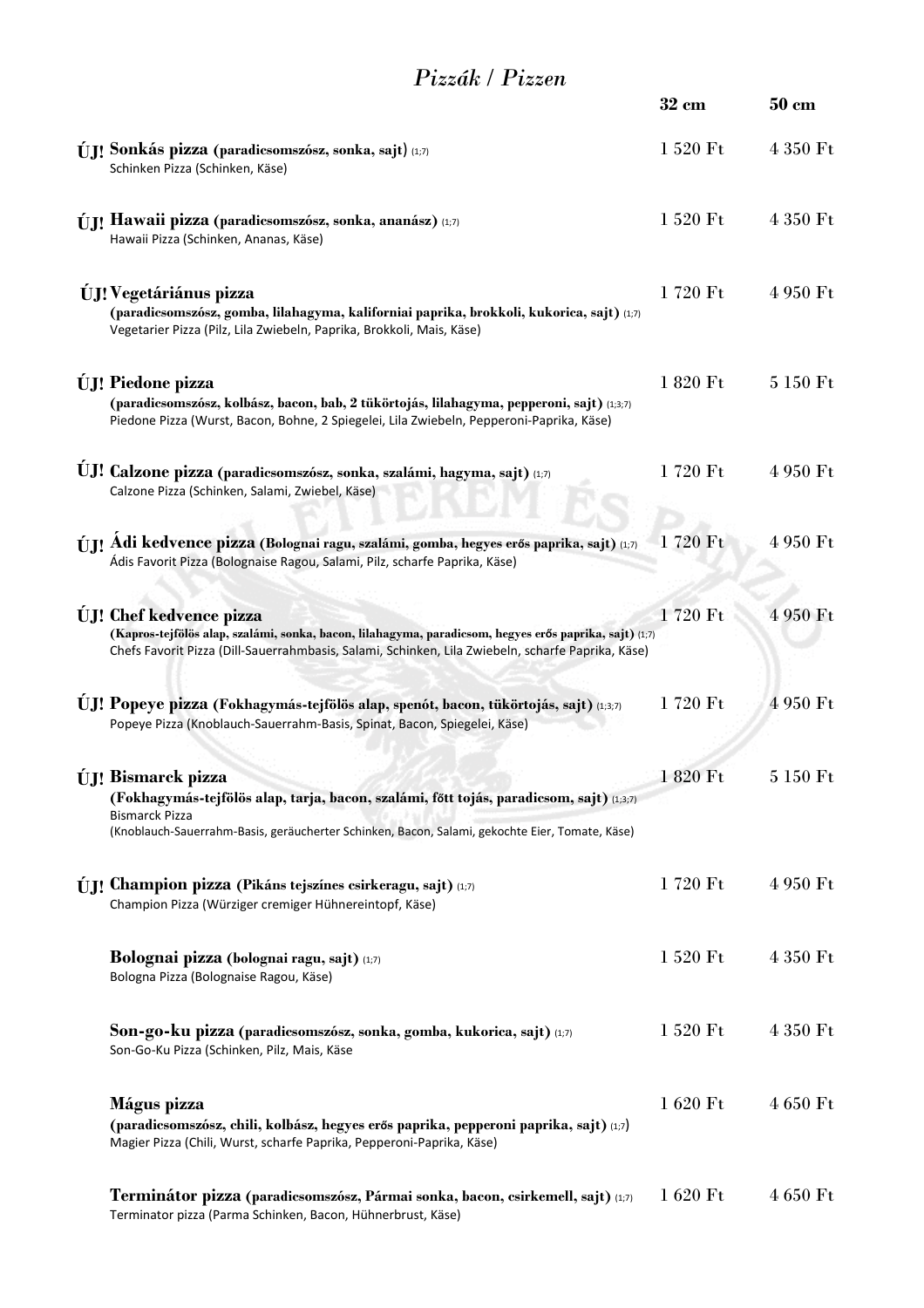### *Pizzák / Pizzen*

|                                                                                                                                                                                      | $32 \text{ cm}$ | $50 \text{ cm}$ |
|--------------------------------------------------------------------------------------------------------------------------------------------------------------------------------------|-----------------|-----------------|
| Pármai sonkás pizza (paradicsomszósz, Pármai sonka, rukkola, sajt) (1;7)<br>Parma Schinken Pizza (Parma Schinken, Ruccola, Käse)                                                     | 1 820 Ft        | 5 150 Ft        |
| Kőműves pizza (paradicsomszósz, csülök, bacon, csirkemell, hagyma, sajt) (1;7)<br>Maurer Pizza (Schweinshaxe, Bacon, Hühnerbrust, Zwiebel, Käse)                                     | 1 620 Ft        | 4 650 Ft        |
| Gulio pizza (paradicsomszósz, Feketeerdő sonka, vargánya, túró, sajt) (1;7)<br>Giulio Pizza (Schinken, Steinpilz, Quak, Käse)                                                        | 1 820 Ft        | 5 150 Ft        |
| Fél négy pizza<br>(paradicsomszósz, csirkemell, sonka, gomba, bacon, kukorica, sajt) (1;7)<br>Halb vier Pizza (Hühnerbrust, Schinken, Pilz, Bacon, Mais, Käse)                       | 1 620 Ft        | 4 650 Ft        |
| Ördög pizza<br>(paradicsomszósz, paprikás szalámi, bacon, chili, hegyes erős paprika, sajt) (1;7)<br>Teufel Pizza (Paprikasalami, Bacon, Chili, scharfe Paprika, Käse)               | 1 620 Ft        | 4 650 Ft        |
| Music pizza (paradicsomszósz, sonka, szalámi, bacon, bab, sajt) (1;6;7)<br>Music Pizza (Schinken, Salami, Bacon, Bohnen, geraucherte Käse)                                           | 1 620 Ft        | 4 650 Ft        |
| 4 sajtos pizza (paradicsomszósz, trappista, mozzarella, kéksajt, Feta sajt) (1;7)<br>Vier Käse Pizza (Trappista Käse, Mozzarelle, blauer Käse, geraucherte Käse)                     | 1 620 Ft        | 4 650 Ft        |
| Magyaros pizza<br>(paradicsomszósz, hagyma, bacon, szalámi, hegyes erőspaprika, paradicsom, sajt)<br>Ungarische Pizza (Zwiebel, Bacon, Salami, scharfe Paprika, Tomaten, Käse) (1;7) | 1 620 Ft        | 4 650 Ft        |
| BBQ pizza (BBQ csirkemell ragu, bab, kukorica, gomba, sajt) (1;6;7)<br>BBQ Pizza (BBQ Hühnerbrust Ragou, Bohnen, Mais, Pilz, Käse                                                    | 1 620 Ft        | 4 650 Ft        |
| Töki kedvence pizza (tejfölös alap, csirkemell, sonka, kukorica, brokkoli, sajt) (1;7)<br>Tökis Favorit Pizza (Sauerrahmbasis, Hühnerbrust, Schinken, Mais, Brokkoli, Käse)          | 1 620 Ft        | 4 650 Ft        |
| Falusi pizza (tejfölös alap, sonka, bacon, kolbász, kukorica, lilahagyma, sajt) (1;7;9)<br>Dörflicher Pizza (Sahnige Grund, Schinken, Bacon, Kolbas, Mais, Lila Zwiebeln)            | 1620 Ft         | 4 650 Ft        |
| Gyros Pizza (Sauere Sahne Grund mit Gyros Ragou, Sauergurken, Lila Zwiebeln, Tomaten, Käse)                                                                                          |                 | 4 650 Ft        |
| Tonhal pizza (kapros-tejfölös alap, tonhal, hagyma, olívabogyó, sajt) (1;4;7)<br>Thunfisch Pizza (Dill-Sauerrahmbasis, Thunfisch, Zwiebel, Oliven, Käse)                             | 1 620 Ft        | 4 650 Ft        |
| Áraink forintban értendőek és tartalmazzák az áfát • Áfás számla igényét kérjük, előre jelezze!                                                                                      |                 |                 |

*Bankkártyás fizetési szándékát kérjük, a rendelés leadásánál előre jelezze! Fél adag rendelése esetén a teljes ár 75%-át számoljuk fel!* 

*Nem rendelhető fél adag: - Előételből, - Salátából, - Levesből, - Gyermek ételből, - Sültes tálból, - Desszertből,- Savanyúságból, -* 

*Palacsintából és - Pizzából!*